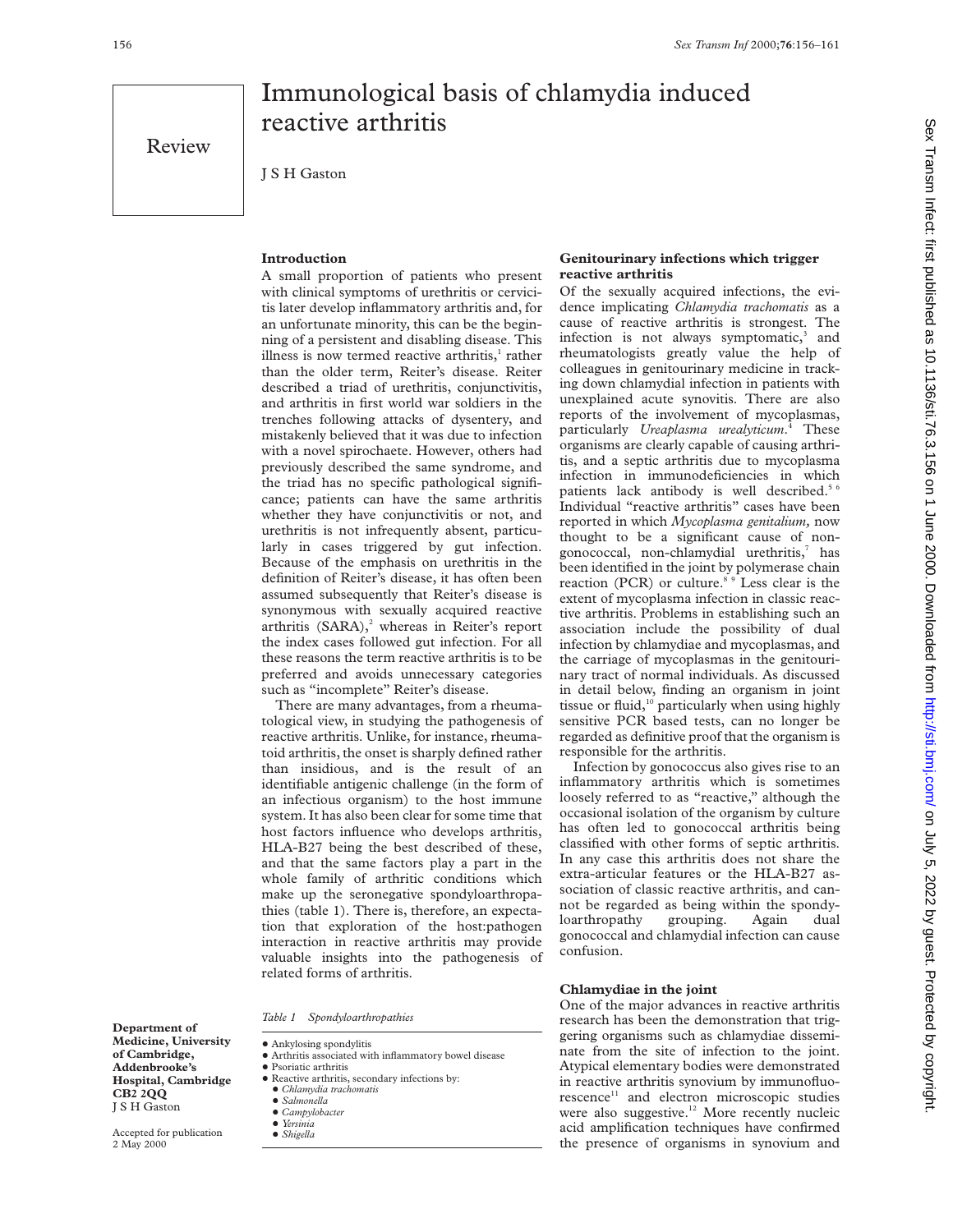synovial fluid, $13-15$  and indicated that they are viable since they are transcriptionally active.<sup>16</sup> Despite this evidence, the organism can rarely if ever be cultured from the joint—the precise status of early reports of cultured chlamydiae remains uncertain. It is also possible to induce a "viable but uncultivable" state in vitro by tryptophan deprivation<sup>17</sup> <sup>18</sup> or treatment with penicillin,19 and the chlamydiae may exist in a similar state within macrophages which do not support a productive infection.<sup>20</sup> Indeed, macrophages or dendritic cells would seem the most likely carriers of organisms into the joint, since they will be able to take up bacteria at the site of infection, $2<sup>1</sup>$  enter the circulation, and be recruited to the synovial membrane. In support of this idea chlamydiae have been detected in peripheral blood leucocytes of reactive arthritis patients<sup>22</sup> and dendritic cells in the joint stimulate chlamydia specific T cells.<sup>23</sup> It is worth recalling that the synovial membrane is made up of 50% macrophages (type A synoviocytes), and that recruitment from the blood to the joint occurs normally. It is tempting to speculate that rates of recruitment are higher to larger joints and to those which are subject to low level trauma through weight bearing. These factors might account for the tendency for reactive arthritis preferentially to affect larger joints in the lower limbs. Moreover, the same line of argument leads to the conclusion that macrophages bearing chlamydiae would always be recruited to joints in infected patients, and especially to inflamed joints. Recent evidence supports this; one centre has studied synovial biopsies from a population with a high prevalence of chlamydial infection and showed the presence of organisms in patients with rheumatoid arthritis (RA) or other forms of inflammatory arthritis, where there is a high rate of recruitment of macrophages to a hypertrophic inflamed synovial membrane.<sup>24 25</sup> Chlamydial DNA was even detected in synovium from an asymptomatic joint, although some evidence of low level inflammation was present in this case.<sup>26</sup> However, the prevalence of detection of chlamydiae in RA synovium was only around 30% of the prevalence in reactive arthritis.

Recent experimental studies emphasise the capacity of chlamydiae to disseminate; thus chlamydiae were identified in joints of mice experimentally infected in the eye, $27$  and introduction of chlamydiae to one mucosal site has been reported to result in colonisation of others.28 This property of *C trachomatis* is shared by *C pneumoniae* since it is believed that macrophages infected in the lung or upper respiratory tract deliver organisms to atheromatous plaques in arteries where they may have a role in coronary artery and cerebrovascular disease.<sup>29</sup>

The findings in reactive arthritis induced by chlamydia infection are mirrored by those in reactive arthritis triggered by gut infection, where organisms have been demonstrated in synovium and synovial fluid by immunofluorescence, mainly associated with phagocytes.<sup>31 32</sup> Initial results using PCR to detect nucleic acids were negative, suggesting a differ-

ence between chlamydia induced and enteric reactive arthritis, but very recent observations have shown transcriptionally active yersiniae in a reactive arthritis joint.<sup>33</sup> In the case of enteric infections, there is evidence to suggest persistence of the infection long after the symptomatic gut infection has resolved—yersinia antigens have been detected in arthritic joints months to years after infection. The same may apply to chlamydial infection, and it will be important to identify sites of persistence and the extent to which the organism is susceptible to treatment with antibiotics while in a quiescent state.

### **The immune response to chlamydiae in the joint**

# T CELL MEDIATED IMMUNE RESPONSES

Chlamydiae are obligate intracellular pathogens and as such require T cell mediated immunity to control the infection.<sup>34</sup> Antibody may have a role in preventing reinfection, especially when it is produced locally in the genital tract, but in most circumstances has little if any role in clearing the organism.<sup>35</sup> It is not surprising therefore that T cell mediated immune responses have been readily demonstrated in the joints of patients with chlamydial induced reactive arthritis.<sup>36</sup> Indeed, characterising this immune response has contributed substantially to what is known about cell mediated responses to *C trachomatis* in humans, with the identification of several of the antigenic components of chlamydiae which elicit T cell mediated responses. $37 38$  CD4+ T cells play the major part in controlling chlamydial infection,<sup>39</sup> probably through their production on interferon  $\gamma$ ,<sup>40</sup> but protective CD8+ T cells have also been described in mice,<sup>41</sup> and more recently in humans.<sup>42</sup> The relative importance of responses by these subsets in humans has not yet been established, and chlamydia specific CD8+ T cells have not yet been isolated from human joints. Nevertheless, CD8+ T cells are activated in the joint and also produce a similar set of cytokines as CD4+ T cells (H Beacock-Sharp, J S H Gaston, unpublished data), and the failure to isolate chlamydia specific T cells may simply reflect technical difficulties in working with these cells.

#### IMMUNE RESPONSES TO HSP60

Among the antigens commonly recognised is the chlamydial 60 kDa heat shock protein (hsp60). All bacteria, indeed all living cells, need to express hsp60 as part of their normal functioning—it is used to ensure cellular proteins are correctly folded after synthesis. Recent data point to the possibility that, in addition to a physiological role in protein folding, extracellular hsp60 may be recognised by myeloid cells, resulting in the production of pro-inflammatory cytokines, in a manner similar to lipopolysaccharide.<sup>43</sup> This effect has been shown for chlamydial hsp60.<sup>44 45</sup>

However, immune recognition of hsp60 is also very common in infection, particularly where intracellular organisms are concerned.<sup>46</sup> Considerable attention has been paid to the possibility that immune responses to hsp60 are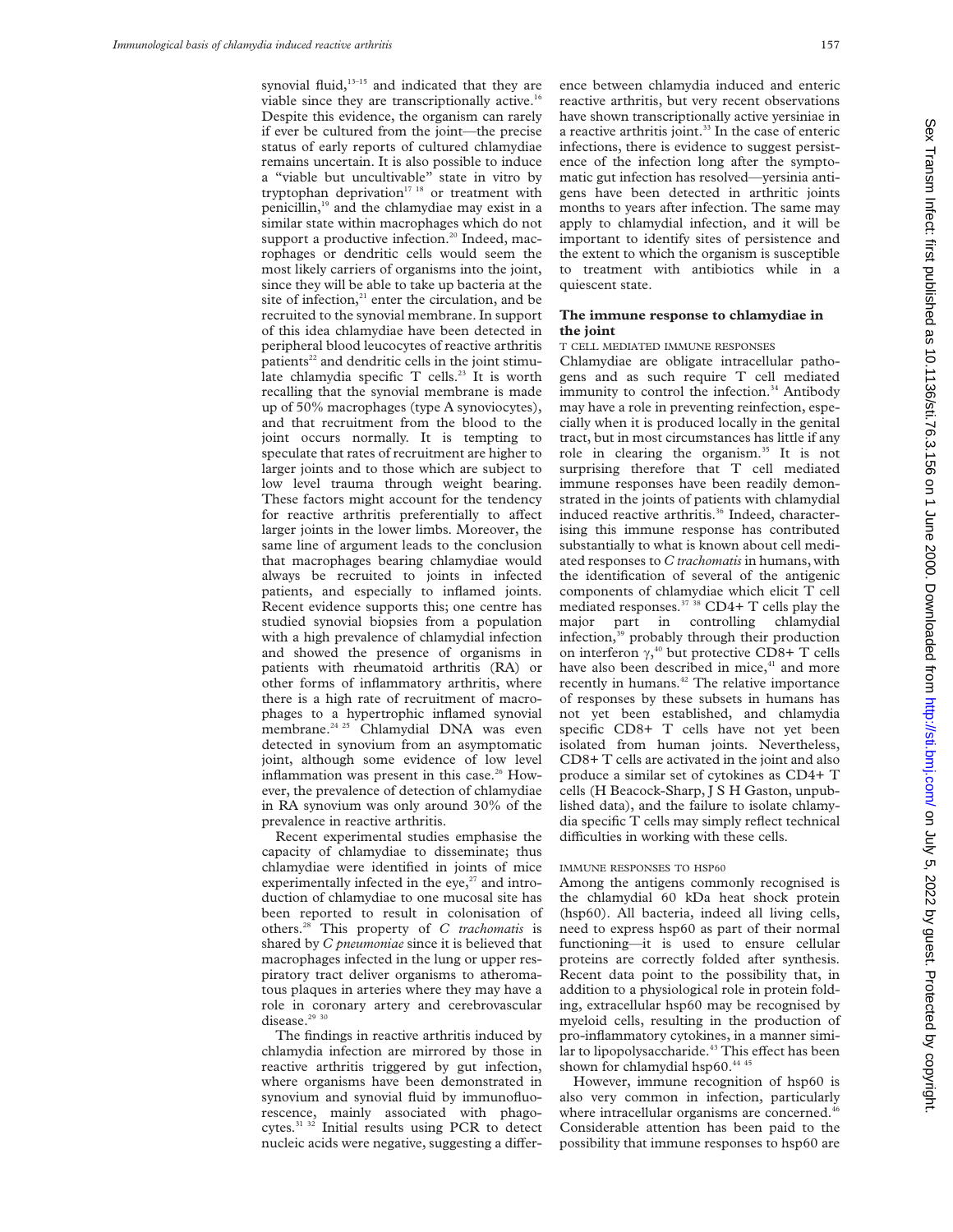$\bullet$  DTH responses to hsp60 in primed animal, in models of trachoma and salpingitis + Continued production of hsp60 by chlamydiae in a non-cultivable state

+ Transcription of hsp60 genes by synovial chlamydiae

important in chlamydia induced pathology. There are reasons for this, detailed in table 2. Studies of T cell recognition of hsp60 in reactive arthritis have produced two major findings. Firstly, although it has been postulated that T cells reactive to chlamydial hsp60 might cross react with the human counterpart (since they have highly conserved amino acid sequences), precise mapping of the peptides (epitopes) within chlamydial hsp60 which are recognised by CD4+ T cells has so far not shown any evidence of cross reactivity with human hsp60. Secondly, in two instances the epitope identified in *C trachomatis* hsp60 was identical or nearly identical in *C pneumoniae* hsp60<sup>47</sup> and R Raggiaschi, J S H Gaston, unpublished data. Since infection with *C pneumoniae* is common, particularly in early life, many of those infected for the first time with *C trachomatis* will already have immune systems primed to respond to chlamydial hsp60 because of previous encounter with *C pneumoniae*. The idea that priming might be important is a recurring theme in consideration of chlamydia induced pathology. Infection of the conjunctiva which leads to scarring trachoma requires recurrent infection,<sup>48</sup> and in an animal model of this condition, disease was produced by challenging primed animals with hsp60.49 Infertility is also related to recurrent infection.<sup>50</sup> In reactive arthritis there is rarely a history of previous symptomatic genitourinary infection, but infection by *C pneumoniae*, which mostly causes mild upper respiratory tract infections, could be a sufficient priming event. This idea is currently under further investigation.

### CYTOKINE PRODUCTION IN THE REACTIVE ARTHRITIS JOINT

If T lymphocytes encounter bacterial antigen in the joint they will be activated to produce the cytokines which ultimately control joint inflammation and destruction. Synovial T lymphocytes from reactive arthritis joints analysed ex vivo show spontaneous production of interferon  $\gamma$  (H Beacock-Sharp, J S H Gaston, unpublished data), generally regarded as a proinflammatory cytokine, and also the critical factor in overcoming chlamydial infection. Although all reports agree on the presence of interferon  $\gamma$ , it has been claimed that T cells making interleukin 4 (IL-4) are also present in the joint—in contrast with rheumatoid arthritis where IL-4 is clearly absent.<sup>51</sup> This is relevant to pathogenesis, using the model which classifies T cells into two categories according to their pattern of cytokine production—Th1 cells dominated by interferon  $\gamma$  and Th2 cells dominated by IL-4, the two subsets of T cells being mutually antagonistic.<sup>52</sup> Since immunity to chlamydiae requires a Th1 response, it has been argued that the presence of IL-4 could indicate an inadequate Th1 type response to chlamydiae which could lead to persistence of

the organism in the joint. Studies in mice lacking the interferon  $\gamma$  gene indicate that apart from an inability to clear chlamydial infection, such mice may sustain a vigorous and potentially tissue damaging delayed type hypersensitivity responses driven by Th2 cytokines, particularly IL-4. IL-10 is another cytokine which antagonises Th1 responses, and this is certainly present in the joint, but whether the amounts are appropriate is not known. In animal models of chlamydial infection, clearance of the organism is affected by the relative balance between interferon  $\gamma$  and IL-10 production,<sup>53</sup> and IL-10 gene knockout mice clear chlamydial infection more rapidly than normal.54 One of the most interesting T cell derived cytokines which is likely to be relevant to joint destruction is the recently described IL-17,<sup>55</sup> which is present in reactive arthritis joints. IL-17 can mimic many of the properties of IL-1 and tumour necrosis factor  $\alpha$  (TNF $\alpha$ ) which lead to cartilage breakdown and bone erosion.<sup>56-5</sup>

In addition to cytokines derived from T cells, and those whose production is induced by T cells, proinflammatory cytokines may also be produced by cells in the synovium as a result of infection itself. The cells include both macrophage-like synoviocytes which can make IL-1 and  $TNF\alpha$  and fibroblast-like synoviocytes which also have the ability to make cytokines.<sup>59</sup> These effects of infection in the joint may parallel those at the initial site of infection, where chlamydiae induce cytokine production by epithelial cells.<sup>60</sup>

#### SUSCEPTIBILITY TO REACTIVE ARTHRITIS

Only a small minority of patients infected with chlamydiae develops arthritis. One factor influencing susceptibility is HLA-B27, but it is important not to overstate its influence. In studies of reactive arthritis triggered by enteric infection (such as an outbreak of salmonella food poisoning), only about 30% of patients are B27+ if care is taken to include all patients who develop symptoms, and not just the subsection who have disease severe enough to require hospital referral.<sup>61</sup> The prevalence of HLA-B27 in the latter group is much higher, 60–80%, so B27 seems to influence severity and persistence rather than just susceptibility. If the rate of recruitment of macrophages containing chlamydiae is an important factor, patients with some level of pre-existing inflammation in joints—for example, as a result of low grade trauma, may be more susceptible. Many affected patients are young and athletic, and not infrequently reactive arthritis is first attributed to a sporting injury. Other relevant factors may include previous exposure to chlamydial antigens, and the quality of the immune response which they elicit in particular individuals. The latter can be influenced by genetic factors such as polymorphisms in cytokine genes which alter rates of production. Such factors may be identified by whole genome screening. This is impractical in reactive arthritis but is being applied to ankylosing spondylitis.<sup>62</sup> Genes relevant to susceptibility to

<sup>+</sup> Raised anti-hsp60 antibodies in patients with tubal infertility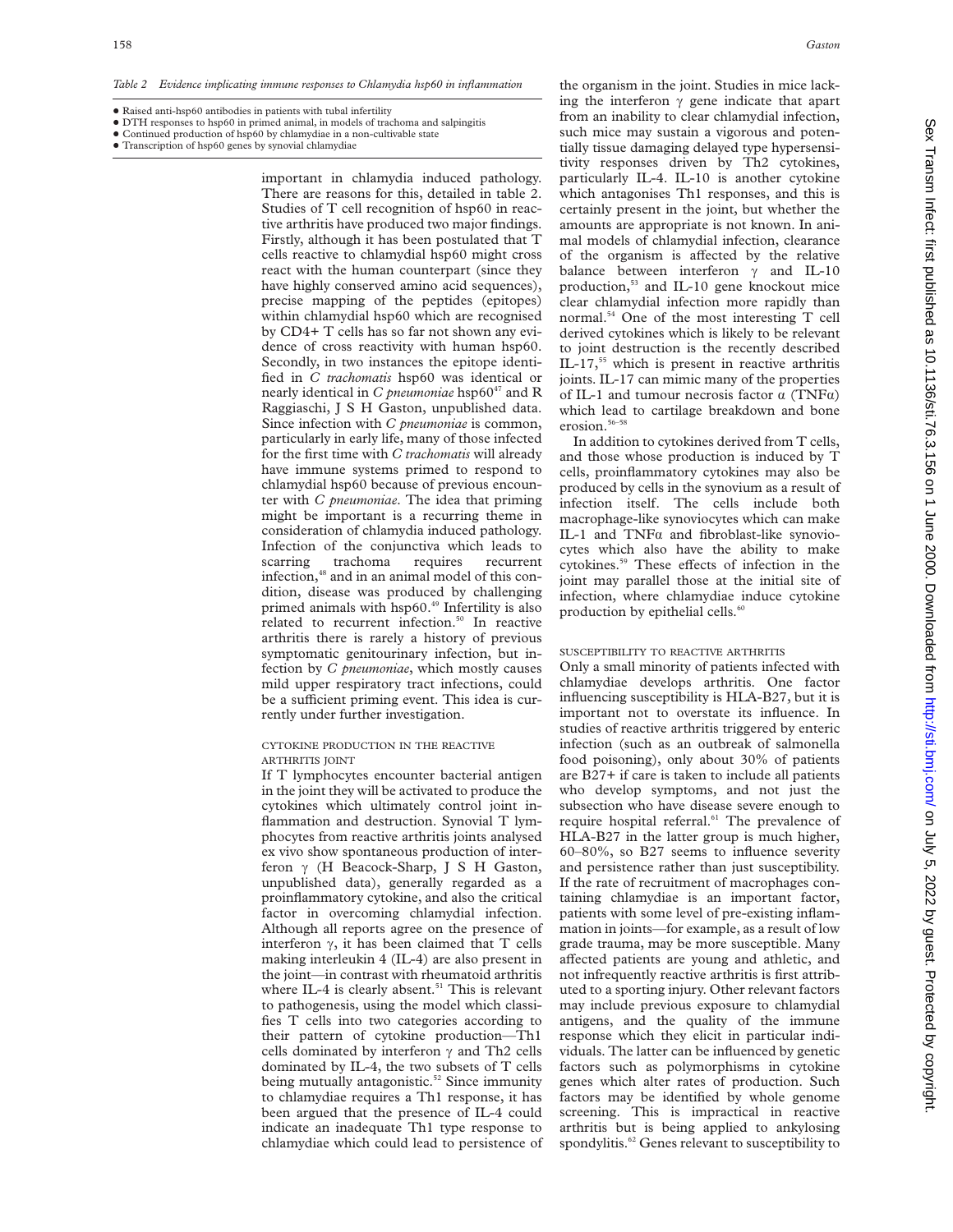#### **Why does reactive arthritis sometimes persist?**

There is a subtle problem with the question of persistence in reactive arthritis. Those with persistent arthropathy are those most likely to be HLA-B27+ and these patients in turn are those most susceptible to other forms of spondyloarthropathy. Thus, it can be argued that reactive arthritis does not persist or evolve into something resembling ankylosing spondylitis; instead the patients develop *two* B27 associated conditions with overlapping courses. Although this may happen, and patients with longstanding ankylosing spondylitis are seen who develop an episode of acute reactive arthritis, the more usual clinical picture is one of evolution from typical reactive arthritis to chronic spondyloarthropathy. This impression is strengthened by the investigations showing evidence of persistence of the triggering organism or its antigens in the affected joint years after the initial infection. Therefore, persistence is real and not an ascertainment artefact in the B27+ disease susceptible population.

To discuss reasons for persistence of arthritis it is reasonable to start with inquiry into the mechanisms which normally bring about resolution of joint inflammation in reactive arthritis. If bacterial antigens are critical to its pathogenesis, resolution may simply represent the final clearance of the organism from the joint, or from another site of persistent infection so that no more chlamydiae are delivered to the synovium. In that case persistence could relate to a failure to clear the organism, if there was persistent infection in, for instance, the prostate, chlamydial antigens would continue to be delivered to the joint. Evidence from enteric reactive arthritis now strongly suggests that this process can occur for months or even years, and as noted already, chlamydiae have also been identified in reactive arthritis synovium in persistent reactive arthritis—that is, years after the initial triggering infection, although it is difficult to exclude reinfection. Among the genes which chlamydiae have been shown to transcribe in the joint is hsp60, $16$  implying production of this potent stimulus to the immune system. Alternatively, if the main immune response in persistent arthritis is no longer directed against bacterial antigens but against something normally expressed in the joint (an autoantigen), arthritis would persist even when infection had been entirely eradicated. As previously discussed, autoimmune responses have not been identified in reactive arthritis, but the possibility is still worth pursuing.

However, even in situations where antigen persists, the immune system has mechanisms for downregulating immune responses appropriately so that inflammation is not sustained unnecessarily. These include the death of effector cells by apoptosis and the production of anti-inflammatory cytokines such as IL-4, IL-10, IL-13, and transforming growth factor  $\beta$ 

 $(TGF\beta)$ . Any one of these might fail in persistent reactive arthritis.

#### **Treatment**

If arthritis relates to persistent infection by reactive arthritis associated organisms, it is reasonable to ask whether antibiotics have any part to play in the treatment of the disease. Although infection in the joint has been demonstrated, this is at a very low level, and the assumption is that some other reservoir of infection allows continuous colonisation of the synovial membrane. The same idea underlies other forms of chronic inflammation associated with both *C trachomatis* and *C pneumoniae*. In the latter case, the hypothesis that the presence of the organism within atherosclerotic plaques accelerates cardiovascular disease has led to several trials of long term antibiotics (including the macrolide azithromycin) with some intriguing preliminary results which require confirmation in much larger trials.<sup>63</sup> In reactive arthritis evidence is conflicting but generally fails to support a role for antibiotics; trials using ciprofloxacin in yersinia induced reactive arthritis have been negative.<sup>64 65</sup> However, one study showed an effect of treating chlamydial induced reactive arthritis with long term tetracycline, though this result depended on subgroup analysis.66 A further trial of azithromycin has just been completed but results are not yet available. One problem with the use of antibiotics is the assumption that conventional treatment regimens will be effective against organisms which are dividing very slowly, if at all, and which may be able to persist intracellularly. Recent results in a rat model of yersinia induced arthritis underlined this, since rats continued to excrete yersinia organisms and had no relief from arthritis despite prolonged treatment with ciprofloxacin.67 It has even be suggested that antibiotics could even exacerbate late arthritis by driving organisms into a persistent state. Thus, further information about the sites of persistence and the state of the organism will be required to devise and test rational antibiotic regimens.

An alternative view of the pathogenesis of the reactive arthritis is that it is the nature of the immune response to bacterial antigens which governs the development of arthritis and its persistence. Thus an immune response to a bacterial antigen might cross react with a self protein, as postulated in Lyme disease,<sup>68</sup> or the immune response might be excessive as postulated in tuberculous leprosy, with concomitant inflammation and tissue damage. Under these circumstances therapy would be required to modulate the immune response—for example, by reintroducing tolerance to the self antigen (while preserving the immune response to other bacterial antigens), or by altering the nature of the immune response to become less pro-inflammatory with less production of interferon  $\gamma$  and TNF $\alpha$  and a greater production of IL-4, IL-10, or TGF $\beta$ . Yet another view is that the T cell response is inadequate and fails to clear the infection satisfactorily, and if this were true, therapy would be directed towards boosting the immune response. Since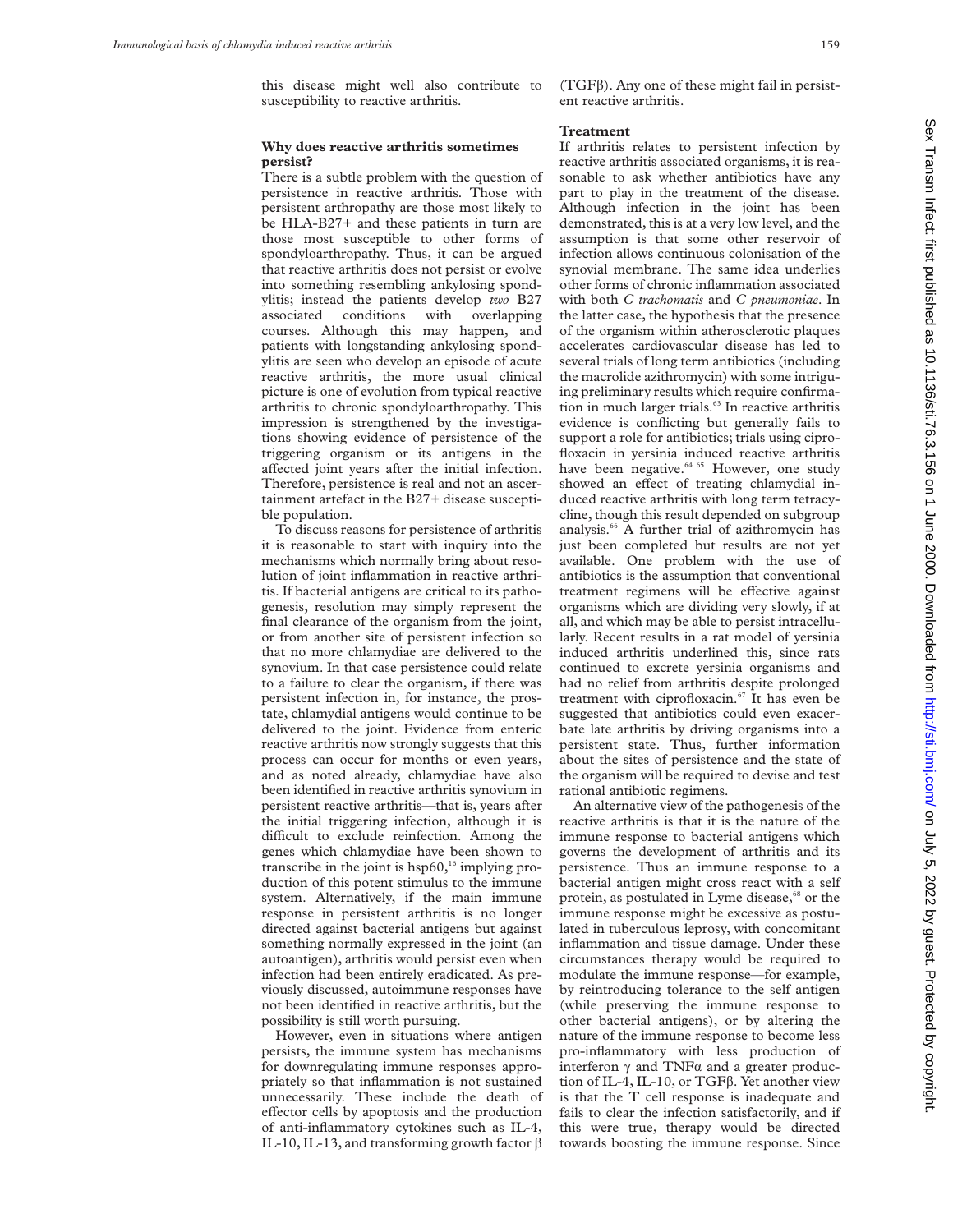## **Summary**

- + Chlamydial infection can trigger reactive arthritis in susceptible individuals
- $\bullet$  The joint contains viable organisms and a T cell mediated immune response to chlamydial antigens
- Possible pathogenic mechanisms include:
	- + Proinflammatory immune responses to persistent chlamydia organisms/antigens
	- + Development of an autoimmune response stimulated by a bacterial antigen
	- + Failure to clear chlamydial infection
- One or more of these mechanisms may be at work in different patients (self limiting or chronic arthritis) or at different times in the course of arthritis (early, late)
- Until pathogenesis is clarified, treatment is empirical—conventional courses of antibiotic, symptomatic measures for arthritis, and in severer cases some of the disease modifying drugs which are effective in other forms of chronic inflammatory arthritis (sulphasalazine, methotrexate).

this would mean trying to increase levels of interferon  $\gamma$  and TNF $\alpha$  (these cytokines being the most effective against intracellular pathogens), the therapeutic approach would be diametrically opposed to that suggested above where the immune response is considered to be the culprit in bringing about joint inflammation, and consequently in need of downregulation. Clearly it is important to know which model of arthritis pathogenesis is correct in order to propose rational therapy.

- 1 Gaston J. Symposium: reactive arthritis. *Rheumatology in Europe* 1995;**24**:5–22.
- 2 Keat A, Maini R, Nkwazi G, *et al.* Role of Chlamydia trachomatis and HLA-B27 in sexually acquired reactive arthritis. *BMJ* 1978;**1**:605. 3 Wollenhaupt J, Kolbus F, Weissbrodt H, *et al.* Manifesta-
- tions of Chlamydia induced arthritis in patients with silent versus symptomatic urogenital chlamydial infection. *Clin Exp Rheumatol* 1995;**13**:453–8. 4 Horowitz S, Horowitz J, Taylor-Robinson D, *et al.*
- Ureaplasma urealyticum in Reiter's syndrome. *J Rheumatol* 1994;**21**:877–82.
- 5 Webster AD, Taylor-Robinson D, Furr PM, *et al.*Mycoplas-mal (ureaplasma) septic arthritis in hypogammaglobulinae-mia. *BMJ* 1978;1:478–9.
- 6 Furr PM, Taylor-Robinson D, Webster AD. Mycoplasmas and ureaplasmas in patients with hypogammaglobulinaemia and their role in arthritis: microbiological observations over twenty years. *Ann Rheum Dis* 1994;**53**:183–7.
- 7 Maeda S, Tamaki M, Nakano M, *et al.* Detection of Mycoplasma genitalium in patients with urethritis. *J Urol* 1998;**159**:405–7.
- 8 Taylor-Robinson D, Gilroy CB, Horowitz S, *et al.* Myco-plasma genitalium in the joints of two patients with arthri-
- tis. *Eur J Clin Microbiol Infect Dis* 1994;**13**:1066–9. 9 Tully JG, Rose DL, Baseman JB, *et al.* Mycoplasma pneumoniae and Mycoplasma genitalium mixture in syno-<br>vial fluid isolate:  $\mathcal{J} Clin$  Microbiol 1995;33:1851–5.<br>10 Schaeverbeke T, Gilroy CB, Bebear C, et al. Mycoplasma<br>fermentans in joints of patients with rheumatoid art
- and other joint disorders. *Lancet* 1996;**347**:1418.
- 11 Keat A, Thomas B, Dixey J, *et al.* Chlamydia trachomatis and reactive arthritis—the missing link. *Lancet* 1987;i:72– 74.
- 12 Schumacher HR, Magge S, Cherian PV, *et al.* Light and electron microscope studies on the synovial membrane in
- Reiter's syndrome. *Arthritis Rheum* 1988;**31**:937–46.<br>13 Taylor-Robinson D, Gilroy C, Thomas B, *et al*. Detection of<br>Chlamydia trachomatis DNA in joints of reactive arthritis patients by polymerase chain reaction. *Lancet* 1992;**340**: 81–2.
- 14 Rahman MU, Cheema MA, Schumacher HR,*et al.*Molecular evidence for the presence of Chlamydia in the synovium of patients with Reiter's syndrome. *Arthritis Rheum* 1992;**35**:521–9.
- 15 Branigan PJ, Gerard HC, Hudson AP, *et al.* Comparison of synovial tissue and synovial fluid as the source of nucleic<br>acids for detection of Chlamydia trachomatis by polymer-<br>ase chain reaction. *Arthritis Rheum* 1996;39:1740-6.<br>16 Gerard HC, Branigan PJ, Schumacher HR, *et al.*
- Chlamydia trachomatis in patients with reactive arthritis/ Reiter's syndrome are viable but show aberrant gene expression. *J Rheumatol* 1998;**25**:734–42.
- 17 Beatty WL, Belanger TA, Desai AA, *et al.* Tryptophan depletion as a mechanism of gamma interferon-mediated chlamydial persistence. *Infect Immun* 1994;**62**:3705–11.
- 18 Beatty WL, Morrison RP, Byrne GI. Persistent chlamydiae: from cell culture to a paradigm for chlamydial pathogen-esis. *Microbiol Rev* 1994;**58**:686–99.
- 19 Chopra I, Storey C, Falla TJ, *et al.* Antibiotics, peptidogly-can synthesis and genomics: the chlamydial anomaly revis-
- ited. *Microbiology* 1998;**144(Pt 10)**:2673–8. 20 Gerard HC, Kohler L, Branigan PJ, *et al.* Viability and gene expression in Chlamydia trachomatis during persistent infection of cultured human monocytes. *Med Microbiol Immunol* 1998;**187**:115–20.
- 21 Stagg AJ, Tuffrey M, Woods C, *et al.* Protection against ascending infection of the genital tract by Chlamydia trachomatis is associated with recruitment of major histocompatibility complex class II antigen-presenting cells into uterine tissue. *Infect Immun* 1998;**66**:3535–44.
- 22 Kuipers JG, Jurgenssaathoff B, Bialowons A, et al. Detection of Chlamydia trachomatis in peripheral blood leukocytes of reactive arthritis patients by polymerase chain reaction. *Arthritis Rheum* 1998;**41**:1894–5.
- 23 Stagg AJ, Hughes RA, Keat AC, *et al.* Antigen-presenting cells but not lymphocytes in the joint may indicate the cause of reactive arthritis. *Br J Rheumatol* 1996;**35**:1082– 90.
- 24 Schumacher H, Arayssi T, Branigan P, *et al.* Surveying for evidence of synovial Chlamydia trachomatis by polymerase chain reaction (PCR). A study of 411 synovial biopsies and synovial fluids. *Arthritis Rheum* 1997;**40**:S270.
- 25 Schumacher HR, Gerard HC, Arayssi TK, et al. Lower<br>prevalence of Chlamydia pneumoniae DNA compared<br>with Chlamydia trachomatis DNA in synovial tissue of<br>arthritis patients. Arthritis Rheum 1999;42:1889-93.
- 26 Schumacher HR, Arayssi T, Crane M, *et al.* Chlamydia trachomatis nucleic acids can be found in the synovium of some asymptomatic subjects. *Arthritis Rheum* 1999;**42**: 1281–4.
- 27 Whittum-Hudson J, Gerard H, Branigan P, *et al.* Presence and pathogenesis of Chlamydia trachomatis in synovium after ocular infection in mice. *Arthritis Rheum* 1997;**40**: S143.
- 28 Perry LL, Hughes S. Chlamydial colonization of multiple mucosae following infection by any mucosal route. *Infect Immun* 1999;**67**:3686–9.
- 29 Thom D, Grayston J, Siscovick D, *et al.* Association of prior infection with Chlamydia pneumoniae and angiographi-cally demonstrated coronary artery disease. *JAMA* 1992; **<sup>268</sup>**:68–72.
- 30 Melnick S, Sharar E, Folsom A, *et al.* Past infection with Chlamydia pneumoniae strain TWAR and asymptomatic carotid atherosclerosis. *Am J Med* 1993;**95**:499–504. 31 Granfors K, Jalkanen S, von Essen R, *et al.* Yersinia antigens
- in synovial fluid cells from patients with reactive arthritis. *N Engl J Med* 1989;**320**:216–21.
- 32 Granfors K, Jalkanen S, Lindberg A, *et al.* Salmonella lipopolysaccharide in synovial cells from patients with reactive arthritis. *Lancet* 1990;**335**:685–8.
- 33 Gaston JSH, Cox C, Granfors K. Clinical and experimental evidence for persistent Yersinia infection in reactive arthri-tis. *Arthritis Rheum* 1999;**42**:2239–42.
- 15. Artificial Schedun 1999, 42.2239-42.<br>34 Yang X, Hayglass KT, Brunham RC. Different roles are played by alpha beta and gamma delta T cells in acquired immunity to Chlamydia trachomatis pulmonary infection. *Immunology* 1998;**94**:469–75.
- 35 Ramsey K, Soderberg L, Rank R. Resolution of chlamydial genital infection in B-cell-deficient mice and immunity to reinfection. *Infect Immun* 1988;**56**:1320–5.
- 36 Gaston JSH, Life PF, MerilahtiPalo R, *et al.* Synovial T lymphocyte recognition of organisms that trigger reactive arthritis. *Clin Exp Immunol* 1989;**76**:348–53.
- 37 Hassell AB, Reynolds DJ, Deacon M, *et al.* Identification of T-cell stimulatory antigens of Chlamydia trachomatis using synovial fluid-derived T-cell clones. *Immunology* 1993;**79**: 513–19.
- 38 Gaston JSH, Deane KHO, Jecock RM,*et al.*Identification of 2 Chlamydia trachomatis antigens recognized by synovial fluid T cells from patients with Chlamydia induced reactive arthritis. *J Rheumatol* 1996;**23**:130–6.
- 39 Su H, Caldwell HD. CD4(+) T cells play a significant role in adoptive immunity to Chlamydia trachomatis infection of the mouse genital tract. *Infect Immun* 1995;**63**: 3302–8.
- 40 Cotter TW, Ramsey KH, Miranpuri GS, *et al.* Dissemina-tion of Chlamydia trachomatis chronic genital tract infection in gamma interferon gene knockout mice. *Infect Immun* 1997;**65**:2145–52.
- 41 Starnbach MN, Bevan MJ, Lampe MF. Murine cytotoxic T lymphocytes induced following Chlamydia trachomatis intraperitoneal or genital tract infection respond to cells infected with multiple serovars. *Infect Immun* 1995;**63**: 3527–30.
- 42 Kim SK, Angevine M, Demick K, *et al.* Induction of HLA class I-restricted CD8(+) CTLs specific for the major outer membrane protein of Chlamydia trachomatis in human genital tract infections. *J Immunol* 1999;**162**: 6855–66.
- 43 Chen W, Syldath U, Bellmann K, *et al.* Human 60-kDa heat-shock protein: a danger signal to the innate immune<br>system. *J Immunol* 1999;**16**2:3212–9.<br>44 Kol A, Bourcier T, Lichtman AH, *et al.* Chlamydial and
- human heat shock protein 60s activate human vascular endothelium, smooth muscle cells, and macrophages. *J Clin Invest* 1999;**103**:571–7.